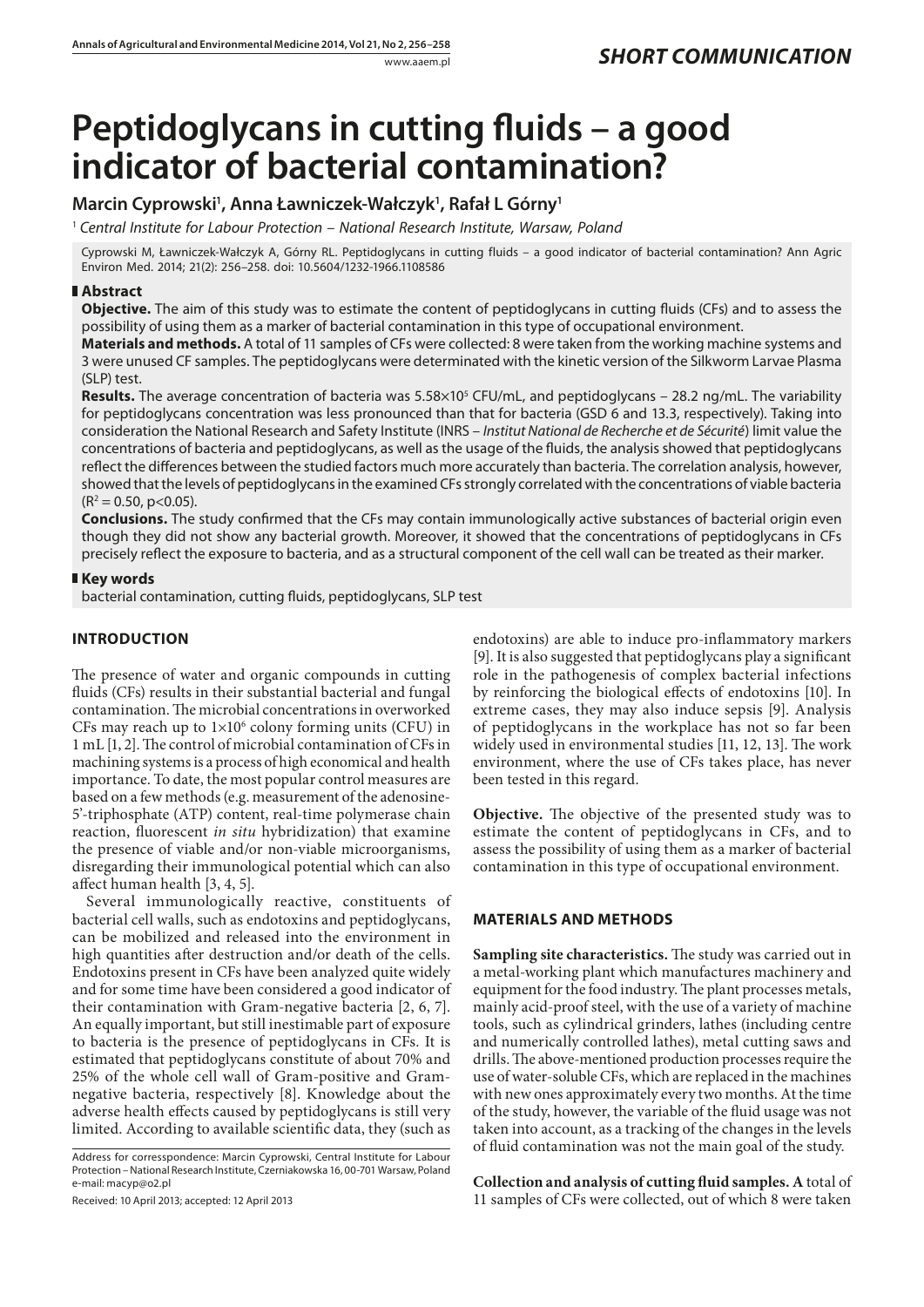Marcin Cyprowski, Anna Ławniczek-Wałczyk, Rafał L Górny . Peptidoglycans in cutting fluids – a good indicator of bacterial contamination?

from the working machine systems (C01-C04 and C7-C10) and 3 were unused CF samples (C05, C06, C11). All samples were collected into sterile containers with the capacity of 50 mL.

In order to perform the quantitative assessment of bacteria, the samples were processed using the plate dilution method. For this purpose, each sample was serially diluted in 0.9% sodium chloride solution, and then 0.1 mL of each diluted sample was plated (in triplicate) onto Petri dishes containing trypticase soy agar (bioMerieux, France) with 5% additive of defibrinated sheep blood. The samples were incubated according to the following scheme: 1 day  $(37^{\circ}C) + 3$  days  $(22^{\circ}C) + 3$  days (4 °C). Prolonged incubation of the samples aimed at facilitating a slow growth of strains at lower temperatures. After incubation, all growing colonies were counted and the concentrations of bacteria in CFs were expressed as CFU/mL.

The remaining part of the collected fluids was used to determine the level of peptidoglycans. For this purpose, CF samples were eluted in 10 mL of pyrogen-free water (Lonza, USA) with an additive of 0.05% Tween 20 (Sigma, Poland), then shaken for 15 min and centrifuged at 1,000×g for 15 min. In the final step of the analysis, 1.8 mL of the eluate was sampled from the obtained supernatant, and the peptidoglycan concentrations (in ng/mL) were spectrophotometrically determined using the kinetic version of the Silkworm Larvae Plasma (SLP) test according to the manufacturer's recommendations (Wako Pure Chemical Industries, Ltd., Japan).

**Statistical analysis.** The raw data were used to calculate the geometric means (GM) and geometric standard deviations (GSD). In order to use the Student's *t*-test and Pearson's correlation analysis, these data were subsequently logtransformed. All calculations were performed using the package STATISTICA data analysis software system, version 7.1. (StatSoft, Inc., Tulsa, OK, USA, 2006), assuming a statistically significant value of p<0.05.

#### **Results and discussion**

Analysis of CFs revealed the presence of bacterial contamination in the majority of the samples (Tab. 1). The average bacterial concentration was  $5.58\times10^{5}$  CFU/mL. The highest concentration (1.85×10<sup>7</sup> CFU/mL) was found in fluid C09, while in C03 and C05 fluids no bacterial growth was recorded. It should be noted that two analyzed samples of the unused CFs were already contaminated, even up to the level of 104 CFU/mL.

The average concentration of peptidoglycans in analyzed CFs was 28.2 ng/mL. The highest concentration was found in sample C10 (427 ng/mL) and the lowest in C05 (3.40 ng/mL). In contrast to viable bacteria, the presence of peptidoglycans was demonstrated in all of the collected CF samples, and their concentration variability was less pronounced than that for bacteria (GSD 6 and 13.3, respectively).

The bacterial contamination of analyzed CFs was on the same level (104 to 107 CFU/mL), as observed in other studies [2, 14]. On the world scale, the permissible level of CFs' contamination is not normatively regulated, but a few reference value proposals are available in the scientific literature. For instance, the guidelines proposed by the

|        | <b>Table 1.</b> Concentrations of bacteria and peptidoglycans in the cutting |  |  |  |
|--------|------------------------------------------------------------------------------|--|--|--|
| fluids |                                                                              |  |  |  |

|                        | Concentration             |                |  |  |  |
|------------------------|---------------------------|----------------|--|--|--|
| <b>Fluid sample</b>    | Viable bacteria           | Peptidoglycans |  |  |  |
|                        | [x10 <sup>4</sup> CFU/mL] | [ng/mL]        |  |  |  |
| CO <sub>1</sub>        | 75.0                      | 16.0           |  |  |  |
| CO <sub>2</sub>        | 41.7                      | 79.2           |  |  |  |
| CO <sub>3</sub>        | 0                         | 8.00           |  |  |  |
| CO <sub>4</sub>        | 146                       | 65.1           |  |  |  |
| CO5a                   | 0                         | 3.40           |  |  |  |
| C06 <sup>a</sup>       | 3.75                      | 3.54           |  |  |  |
| CO <sub>7</sub>        | 26.5                      | 30.0           |  |  |  |
| CO8                    | 89.6                      | 415            |  |  |  |
| CO9                    | 1850                      | 62.6           |  |  |  |
| C10                    | 160                       | 427            |  |  |  |
| C11 <sup>a</sup>       | 0.43                      | 3.47           |  |  |  |
| <b>GM</b> <sup>b</sup> | 55.8                      | 28.2           |  |  |  |
| <b>GSD<sup>c</sup></b> | 13.3                      | 6.00           |  |  |  |

<sup>a</sup>unused cutting fluids; <sup>b</sup>GM – geometric mean; <sup>c</sup>GSD – geometric standard deviation

National Research and Safety Institute for the Prevention of Occupational Accidents and Diseases (INRS, France) [15] suggests that the unacceptable microbiological contamination of CFs occurs after exceeding the value of  $1\times10^6$  CFU/mL. Taking this into account, in the case of 50% of the tested CF samples in the presented study, the levels of microbial contamination were higher than the suggested limit value. A striking fact was that two of the unused CF samples were significantly contaminated with bacteria, which may indicate irregularities during the storage and/or production processes. Regarding peptidoglycans, so far there are no threshold limit value proposals, and the possibility to compare the obtained results is rather limited.

Taking into consideration the INRS limit value, the concentrations of bacteria and peptidoglycans in CFs were analyzed, and new fluids were compared to those that were used (Tab. 2). Analyses revealed that peptidoglycans reflect the differences between the studied factors much more accurately than bacteria. The correlation analysis (Fig. 1), however, showed that the levels of peptidoglycans in the examined CFs strongly correlated with the concentrations of viable bacteria ( $R^2 = 0.50$ , p<0.05).

The presented study shows that the CFs may contain immunologically active substances of bacterial origin, even

**Table 2.** Comparison of bacteria and peptidoglycan concentrations in cutting fluids, considering the INRS guidelines and usage of the fluids

|                          |                 |                | Concentration    |                  |                 |                |      |        |
|--------------------------|-----------------|----------------|------------------|------------------|-----------------|----------------|------|--------|
| <b>Type of factor</b>    |                 | N              | Viable bacteria  |                  |                 | Peptidoglycans |      |        |
|                          |                 |                | $[x10^4$ CFU/mLl |                  | [nq/mL]         |                |      |        |
|                          |                 |                | GM <sup>a</sup>  | GSD <sup>b</sup> | p <sub>c</sub>  | GM             | GSD  | р      |
| <b>INRS</b><br>quideline | $>10^6$ CFU/mL  | $\overline{4}$ | 444              | 3.54             | < 0.05          | 163            | 2.97 | < 0.01 |
|                          | $< 10^6$ CFU/mL | 7              | 10.6             | 8.26             |                 | 10.3           | 3.43 |        |
| Usage of<br>fluids       | Used            | 8              | 164              | 4.75             | ns <sup>d</sup> | 62.0           | 4.10 | < 0.01 |
|                          | Unused          | 3              | 1.27             | 4.59             |                 | 3.46           | 1.02 |        |

<sup>a</sup>GM – geometric mean; <sup>b</sup>GSD – geometric standard deviation; <sup>c</sup>p – probability; <sup>d</sup>ns – not significant